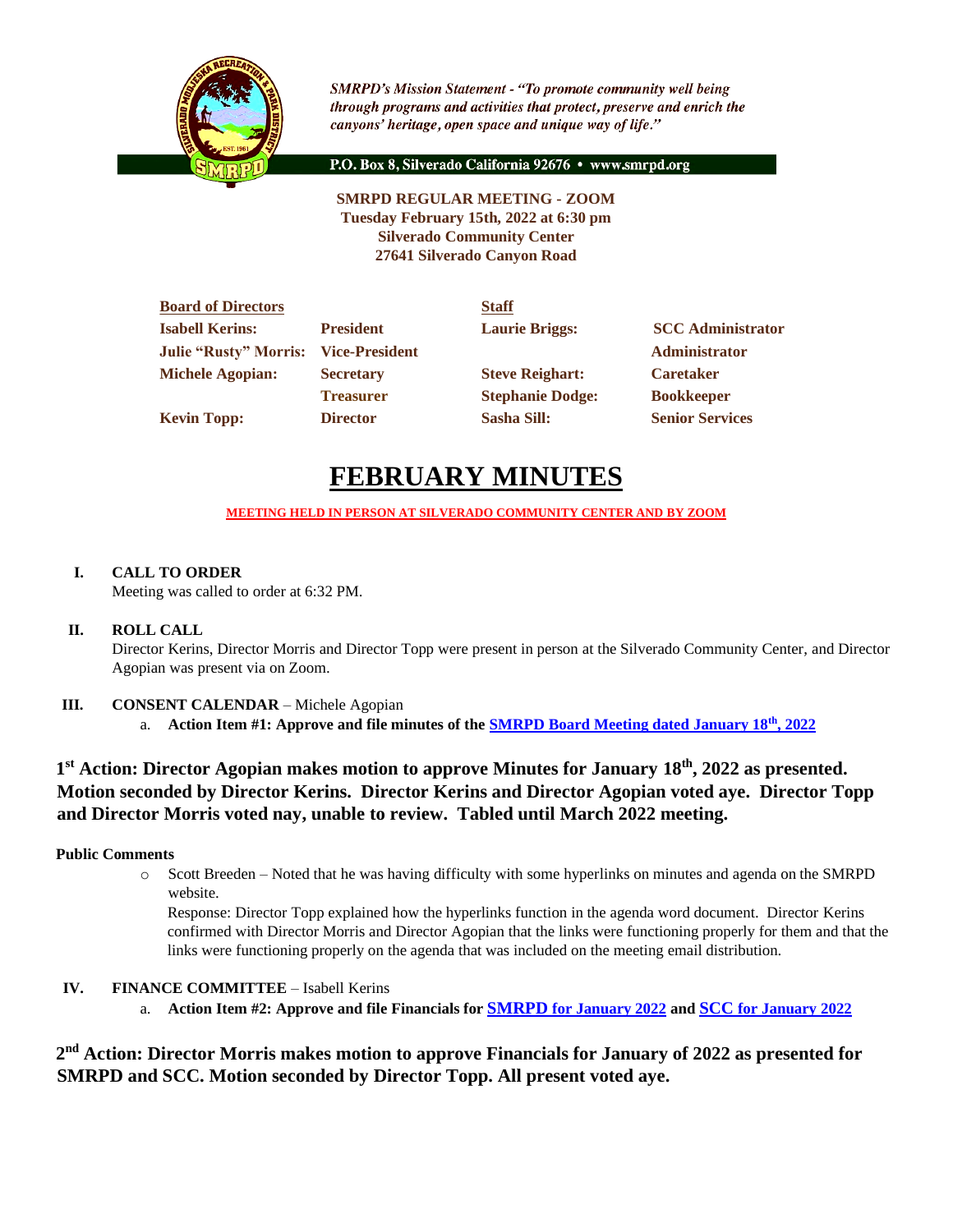Director Kerins presented Financial Report for January 2022.

According to the Treasurer's January 2022 Report total income was \$109,814, which included \$108,681 from the Covid grant, \$263 instructor fees, \$825 rent and concessions, and \$45 recreation program. Year-to-date income was \$117, 540. Total expenses were \$4,968. The fiscal year-to-date total expenses were \$47,581. Net income for January was (\$104,845) and a year-to-date net income of (\$69,959). According to the Balance Sheet, as of January 31, 2022, SMRPD had \$37,088 in the county checking account and \$287,803 in the BofA Rec Checking Account.

According to the Treasurer's January 2022 Report, SCC had an income of \$35,027. Tuition was \$35,027 and the total expenses were \$35,035. The fiscal year-to-date total income is \$224,716, with fiscal year-to-date total expenses at \$197,311. SCC profit for the month of January was \$4,992 and year-to-date profit was \$27,416. According to the Balance Sheet, as of January 31, 2022, SCC had \$19,114 in the BofA checking account and \$20,053 in the Business Savings BofA Account.

### **Board Comments**

o Director Morris – Requested to confirm that SCC tuition posting error from December 2021 financials has been corrected.

Response: Director Kerins confirmed that SCC tuition posting error from December 2021 had been corrected from the SMRPD financials and moved back to the SCC financials.

# **V. TREASURER'S REPORT** – Isabell Kerins

a. **Action Item #3: Approve [2022-2023 SMRPD Budget](https://1drv.ms/b/s!An_OKisCbP0Fl31_YXqFVh_X0e9-?e=6DvQ4U) as presented**

### **Public Comments**

o Francesca Duff – Questioned where the 25% matching capital expenditures are in the budget as required by the Per Capita Grant.

Response: Director Kerins confirmed that these are in the 2022-2023 budget under the "other" line item. Per Director Kerins, these are spread out across September, February and May since the improvements will take time for public notice and community comments and will be completed in phases.

o Francesca Duff – Questioned why the projected taxes for 2022 are less than the actual for 2021. Response: Director Kerins advised that the 2022 budget projections are based on a conservative estimate of what is expected for the county to allocate to SMRPD.

### **Board Comments**

- o Director Agopian Requested more information on the projected taxes for 2022. Response: Director Kerins confirmed that SMRPD is not expecting less taxes, but that the estimate in the budget is a conservative estimate based on an average of the last 5 years.
- o Director Agopian Requested more information on the trails, maintenance, and tree trimming line item in the budget.

Response: Director Kerins advised that SMRPD typically has these services completed at no charge by organizations like Fire Explorers and Team Rubicon, so the budgeted funds are allocated in the event that we are unable to have these services completed by one of these organizations at no cost to SMRPD.

o Director Morris – Asked for confirmation of who prepared the budget. Response: Director Kerins confirmed that the budget was prepared by herself

# **3 rd Action: Director Topp makes motion to approve 2022-2023 SMRPD Budget as presented. Motion seconded by Director Agopian. All present voted aye.**

b. **Action Item #4: Approve 2022-2023 Silverado Children's Center [Pay scale effective September 2023](https://1drv.ms/b/s!An_OKisCbP0FmANyayD2VFY61z64?e=d54fSg)**

**4 th Action: Director Morris makes motion to approve 2022-2023 Silverado Children's Center Pay Scale effective September 2023 as presented. Motion seconded by Director Topp. All present voted aye.**

c. **Action Item #5: Approve 2022-2023 Silverado Children's Cente[r Tuition effective September 2023](https://1drv.ms/b/s!An_OKisCbP0FmAavZcYHh1ZhrqKd?e=CtNHh3)**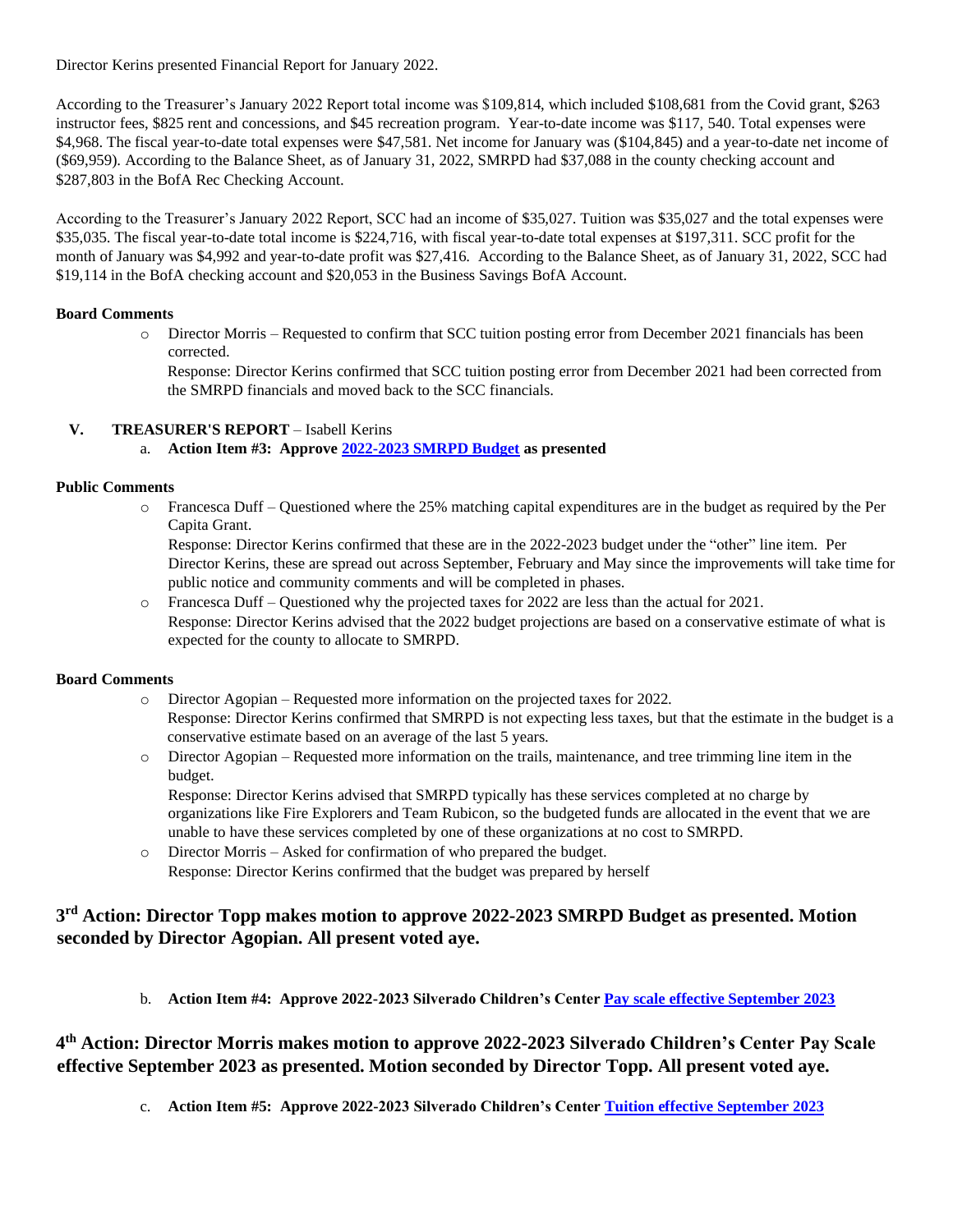## **Board Comments**

- o Director Agopian Requested more detail on percentage of tuition increase.
	- Response: Director Kerins advised that SCC tuition increase was estimated between 8%-10% based on a competitive analysis of similar preschool tuition rates.

# **5 th Action: Director Agopian makes motion to approve 2022-2023 Silverado Children's Center Tuition effective September 2023 as presented. Motion seconded by Director Morris. All present voted aye.**

d. **Action Item #6: Approve 2022 Silverado Children's Center [Summer Program Tuition](https://1drv.ms/b/s!An_OKisCbP0FmA-f4DEj0ozShESF?e=PRFBHG)**

# **6 th Action: Director Morris makes motion to approve 2022 Silverado Children's Center Summer Program Tuition as presented. Motion seconded by Director Topp. All present voted aye.**

e. **Action Item #7: Approve 2022-202[3 Silverado Children's Center Budget](https://1drv.ms/b/s!An_OKisCbP0FmChTWYeidzhprA5U?e=TBOWwi)**

# **7 th Action: Director Agopian makes motion to approve 2022-2023 Silverado Children's Center Budget as presented. Motion seconded by Director Morris. All present voted aye.**

f. [Tuition Increase posting](https://1drv.ms/b/s!An_OKisCbP0FmBIqHI_lWulYpeYZ?e=DdwM3V) requirement –Required posting of budgets and tuition increases will be done through OC Register.

## **VI. OTHER DISTRICT BUSINESS**

*(Pursuant to Government Code Section 54954.2 public comments will be allowed during agenda items before Board Discussions. Time limit is 3 minutes per person limited to one session per person per issue)*

- a. [Robert's Rule of Order at a Glance](https://1drv.ms/b/s!An_OKisCbP0Fl1lbTQG5YPjo1RjZ?e=a0ybIl)
- b. Board Appointment Oath of Office Jessie Bullis was sworn into office by Director Kerins.
- c. Ad Hoc Committee Bond Fire
	- i. Update Director Kerins reported that a date is in talks with the County to speak on bettering our emergency services for the Silverado-Modjeska areas. Where we have had issues was on private property. USDA has approved funds for the County and work will be started once the Board of Supervisors approves a budget.
		- ii. County Emergency Information
			- **[Presentation from Emergency Services](https://1drv.ms/b/s!An_OKisCbP0FmCQOiGATHfjuDuO0?e=4kfB9H)**
			- County/Canyon meeting January 28, 2022
			- [Local Hazard Mitigation Plan](https://ocsheriff.gov/sites/ocsd/files/2021-05/May%202021%20County%20of%20Orange%20Hazard%20Mitigation%20Plan%20PUBLIC%20REVIEW%20DRAFT.pdf)
			- Canyon Local Hazard Mitigation Plan Fire Safe Council to take lead
			- Local Hazard Mitigation Plan was shared. Of note is that SMRPD is not included in this plan. That has been resolved with discussion with Michelle Anderson, Director of Orange County Emergency Services at Sheriff's Department
- d. Ad Hoc Committee Grants
	- **i.** [COVID Grant](https://www.csda.net/advocate/take-action/covid)
		- **Covid Gran[t FAQs](https://1drv.ms/b/s!An_OKisCbP0FmC3MwqpdBWkJLBeu?e=6MrRZ8) and [Special District Allocations](https://1drv.ms/b/s!An_OKisCbP0FmC6VY6kvaXER6WUn?e=0d7FcE)**
			- a. Covid Grant details were discussed
		- **Action Item #8: Approv[e Resolution #02152022-1:](https://1drv.ms/b/s!An_OKisCbP0Fl2MGPMKGVV-K8O8L?e=cBQ4oS) Resolution to Transfer \$50,000 of Covid Special District Relief Grant to Silverado Children's Center**

### **Board Comments**

o Director Topp – Requested information on how the \$50,000 figure was decided.

Response: Director Kerins advised that it was based on the percentage that was applied for during the grant process by SMRPD and SCC.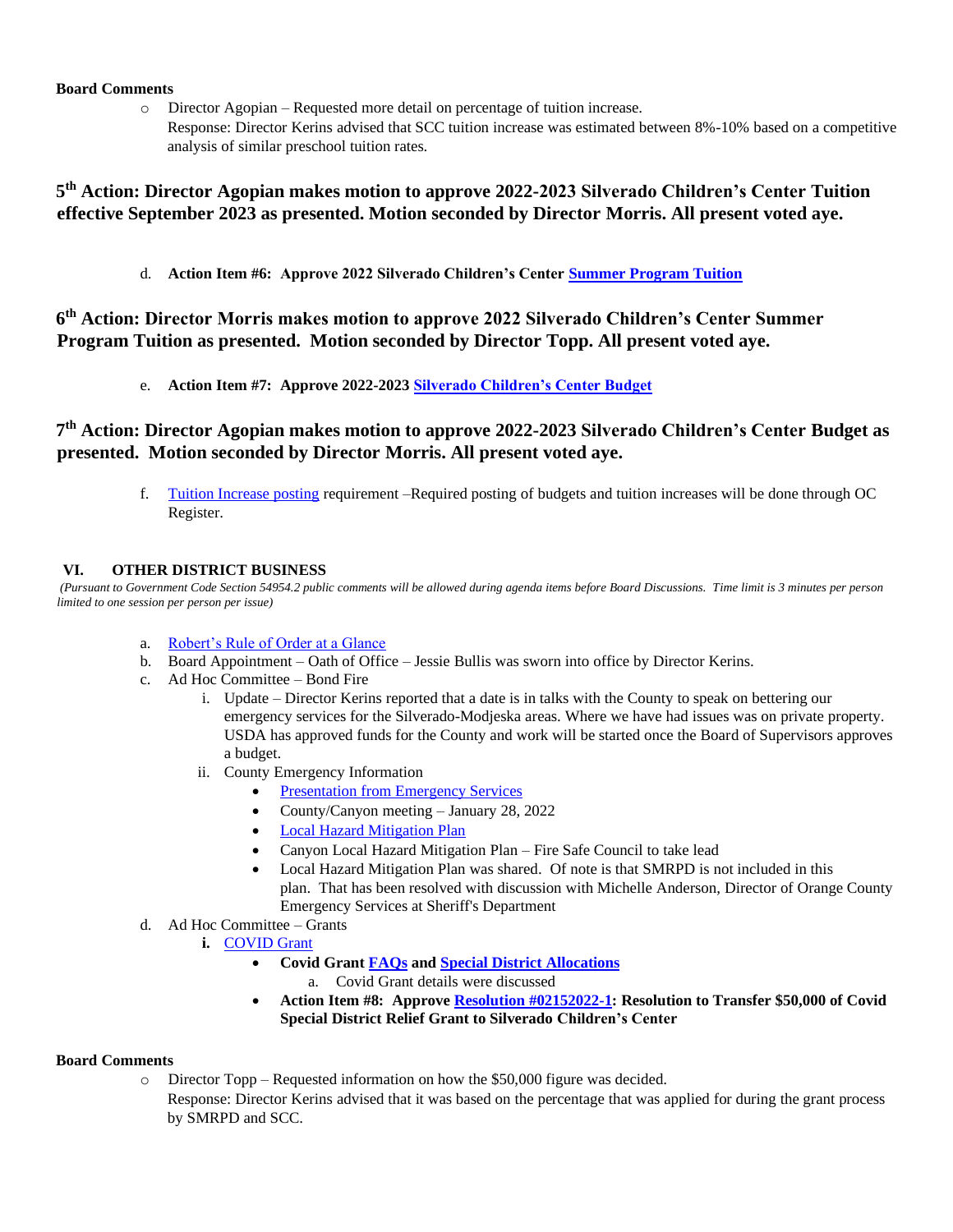**8 th Action: Director Topp makes motion to approve [Resolution #02152022-1:](https://1drv.ms/b/s!An_OKisCbP0Fl2MGPMKGVV-K8O8L?e=cBQ4oS) Resolution to Transfer \$50,000 of Covid Special District Relief Grant to Silverado Children's Center as presented. Motion seconded by Director Morris. All present voted aye.**

- e. Donation to ICL for Canyon Watch Radio Communications
	- i. Discussion
	- **ii. Action Item #9: Approv[e Resolution #02152022-2:](https://1drv.ms/b/s!An_OKisCbP0Fl2k_sU_vfav9gIG4?e=ogfCNJ) Resolution to donate \$2,500 to ICL for Canyon Watch Radio Communications**

**9 th Action: Director Morris makes motion to approve [Resolution #02152022-2:](https://1drv.ms/b/s!An_OKisCbP0Fl2k_sU_vfav9gIG4?e=ogfCNJ) Resolution to donate \$2,500 to ICL for Canyon Watch Radio Communications as presented. Motion seconded by Director Bullis. All present voted aye.**

# **II. SILVERADO CHILDREN'S CENTER (SCC) OVERSIGHT COMMITTEE**

- a. [Report](https://1drv.ms/b/s!An_OKisCbP0FmAlhiN1xyztWVTyL?e=QKoK0X) and updates on facilities and enrollments presented by Director Kerins.
- b. Mold remediation and bathroom remodel has been completed, we are waiting on approval by CAPRI for insurance.
- c. New kitchen installation update
- d. [Report on Friends of Silverado Children's Center 501c\(3\)](https://1drv.ms/b/s!An_OKisCbP0FmB93jx6EFMb1bBBK?e=TpOH5k)

### **Public Comments**

o Scott Breeden – Inquired if the raffle for the fundraiser was registered. Response: Director Kerins advised that she will confirm with the Friends of Silverado Children's Center.

# **III. FACILITIES/SAFETY/MAINTENANCE COMMITTEE**

- a. Rental Requests
	- i. Community Accordion Event

# **Public Comments**

o Jim Kerins requested use of the Silverado Community Center for a Community Dance, where the Accordion Club would play and teach dance lessons to the community at no charge to the public. This would be a potluck style event, the last Sunday of each month. The event would be promoted to The Accordion Club's email distribution list. Requesting the last Sunday in February and March from  $12 - 3$  pm.

# **Board Comments**

o Director Topp noted that SMRPD should request an insurance rider for the event.

# **10th Action: Director Topp makes motion to approve the waiver of fees for the Polka Dance as presented by Jim Kerins. Motion seconded by Director Morris. All present voted aye.**

- b. [Report from Facility and Safety Committee](https://1drv.ms/b/s!An_OKisCbP0Fl2g3wZUgI7uY-XTS?e=4OGfFn) presented by Director Kerins. There were no further comments on below updates.
- c. Safety Inspections
	- i. [SCC](https://1drv.ms/b/s!An_OKisCbP0Fl3f6mJFBzJ9RCGr8?e=j8yc2o)
	- ii. [Silverado](https://1drv.ms/b/s!An_OKisCbP0Fl3qn1exJuNP6iIBd?e=ZGM3og)
	- iii. [Modjeska](https://1drv.ms/b/s!An_OKisCbP0Fl3n60vj9ezMt-VMQ?e=wzmhEv)
- d. Caretaker's Residence Discussion Kevin Topp

### **Board Discussion**

- o Director Topp opened discussion, and presented that we have a caretakers residence sitting vacant, and would like to see the SMRPD assets used properly, with possible uses including a bridal suite for weddings or an administrative office.
- o Director Topp also noted that he would like to table all discussions of a creating a dog park at the facility. Director Topp's concerns include the dog poop left behind by community members currently at the facility, and that as a community the neglect of the current park does not warrant a dog park.